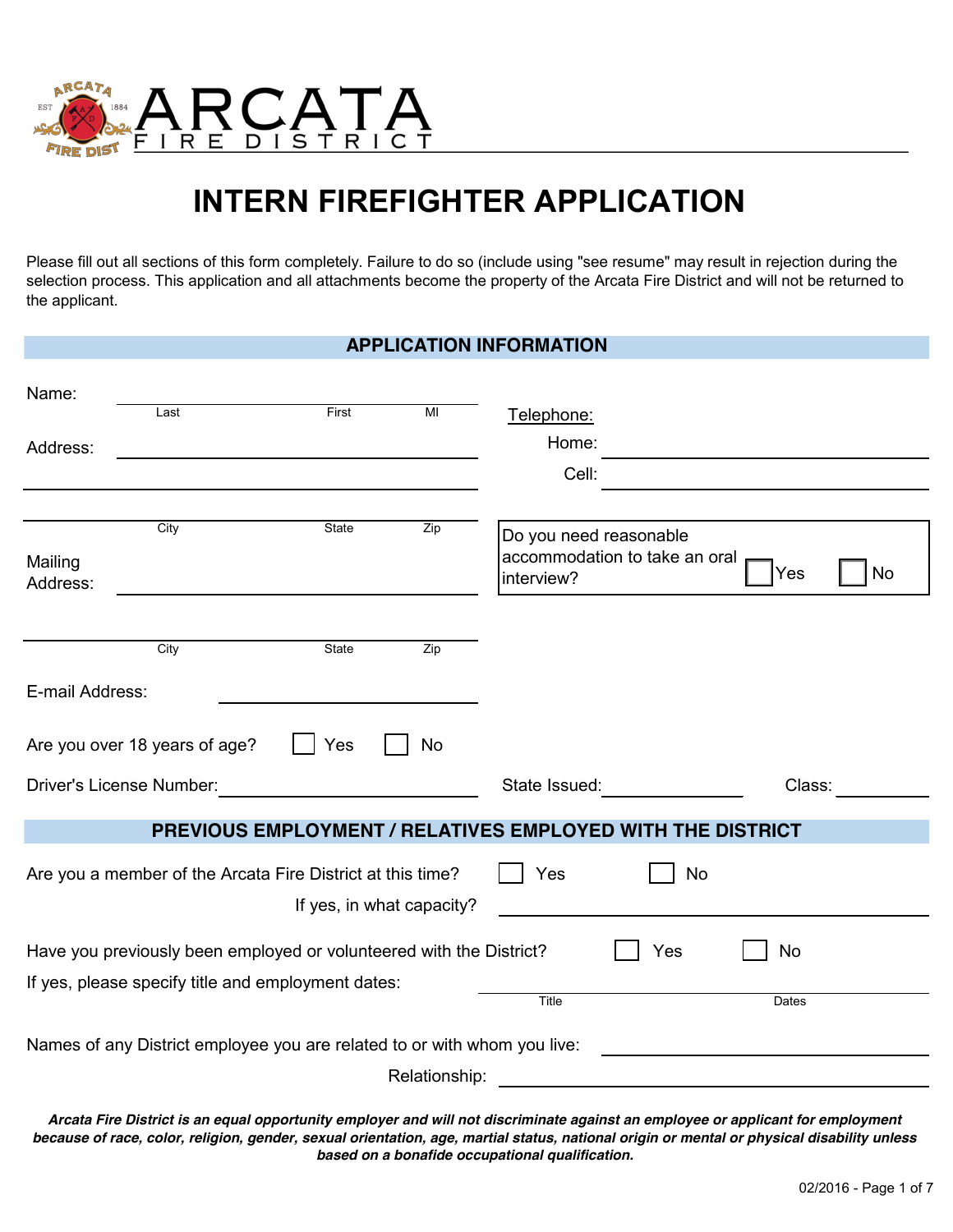#### **REQUIREMENTS / QUALIFICATIONS / EXPERIENCES**

Complete the following questions. Answer each question truthfully and to the best of your knowledge. You must have a hard copy of each certificate **in your possession**, not pending or in the mail, etc. Do NOT attach certificates unless specifically requested. Do NOT attach a resume; you will have an opportunity to provide a resume and other documentation if you are selected to proceed to the Assessment Center.

#### **MINIMUM REQUIREMENTS**

| Are you over the age of 18 years old?                               | Yes  | <b>No</b> |
|---------------------------------------------------------------------|------|-----------|
| Do you possess a high school diploma, equivalent GED or higher?     | Yes  | <b>No</b> |
| (Must attach copy of diploma or transcripts with application)       |      |           |
| Do you possess a valid Candidate Physical Ability Test Card (CPAT)? | Yes  | <b>No</b> |
| (Must attach copy of card with application)                         |      |           |
| Have you completed a OSFM Accredited Firefighter 1 academy?         |      |           |
| (Must attach copy of certificate with application)                  | Yes  | <b>No</b> |
| Do you possess a current CPR/AED?                                   | lYes | <b>No</b> |
| (Must attach copy of certificate with application)                  |      |           |
| Do you possess a EMT license (or higher)?                           | Yes  |           |
| (Must attach copy of certificate with application)                  |      | <b>No</b> |
| Is California the state holding your EMT license?                   | Yes  | <b>No</b> |
| License Number:<br>IEMT<br>Paramedic                                |      |           |

## **1. FIREFIGHTING EXPERIENCE** (Round to the closest Years/month)

#### *Note: All experience, including Volunteer, Intern***ships***, Paid-Per-Call, or Student, must also be detailed in the Employment section to receive credit.*

|     |                                                                                                                                                                                      | <b>Years</b> | <b>Months</b> |
|-----|--------------------------------------------------------------------------------------------------------------------------------------------------------------------------------------|--------------|---------------|
| 1A. | Number of years in 1C that were as a Full-Time / Career, Paid Structural<br>Firefighter.<br>(Round to closest month),<br>Do NOT include Volunteer, Intern, Paid-Per-Call, or Student |              |               |
| 1B. | Number of years in 1C that were as a Volunteer, Paid-Per-Call,<br>or Student structural firefighter (Firefighter Academy included).<br>(Round to closest month)                      |              |               |
|     | Note: Total of 1A and 1B must equal Total Entered in 1C                                                                                                                              |              |               |
| 1C. | <b>TOTAL</b> years of structural firefighting experience.<br>(Round to closest month),<br>Do NOT include Wildland, Forestry, or Airport                                              | 0            | $\Omega$      |
|     | <b>TOTAL</b> years of other (non-structural) firefighting experience.                                                                                                                |              |               |
| 1D. | Include Wildland, Forestry, Airport, etc.<br>(Round to closest month)                                                                                                                |              |               |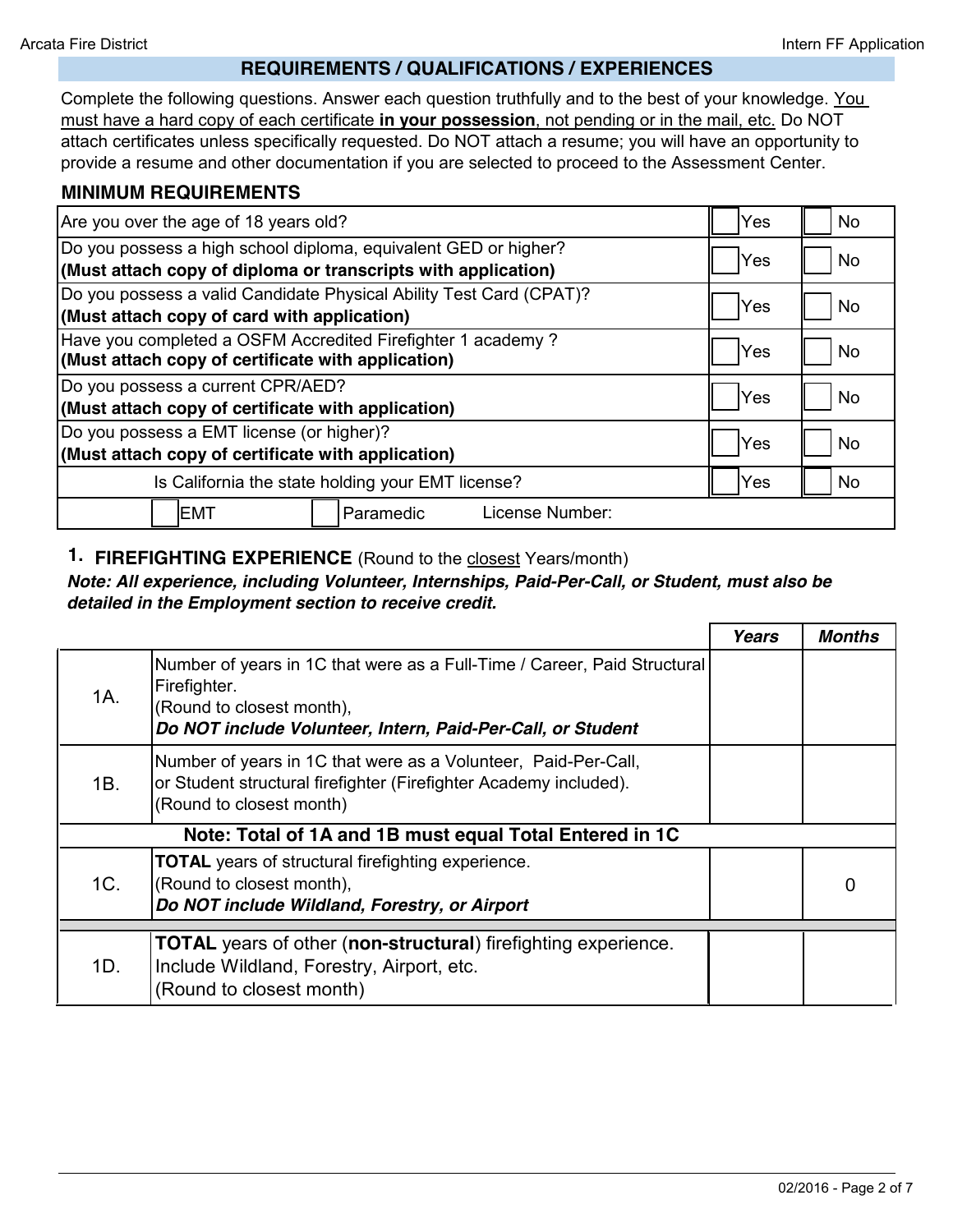|     | 2. AMBULANCE EXPERIENCE                                                                                                                                                                                           | Years | <b>Months</b> |
|-----|-------------------------------------------------------------------------------------------------------------------------------------------------------------------------------------------------------------------|-------|---------------|
| 2A. | Number of years in 2C that were Full-Time, Paid ambulance/transport<br>experience. (Round to closest month),                                                                                                      |       |               |
| 2B. | Number of years in 2C that were Part-Time, Paid ambulance/transport<br>experience. (Round to closest month),                                                                                                      |       |               |
|     | Note: Total of 2A and 2B must equal Total entered in 2C                                                                                                                                                           |       |               |
| 2C. | <b>TOTAL</b> years of ambulance/transport experience. (Round to closest<br>month), (Do NOT include experience gained from a structural agency<br>that also transports - this experience is already listed in #1). |       |               |

# **3. DESIRABLE TRAINING AND CERTIFICATION**

| California State Fire Marshal Fire Fighter II or equivalent | Yes | N <sub>o</sub> |
|-------------------------------------------------------------|-----|----------------|
| Haz-Mat First Responder Operational                         | Yes | <b>No</b>      |
| <b>FSTEP Confined Space Rescue Awareness</b>                | Yes | No             |
| <b>CSFM Fire Apparatus Driver/Operator I</b>                | Yes | <b>No</b>      |
| <b>CSFM Company Officer</b>                                 | Yes | <b>No</b>      |
| <b>NWCG Firefighter Type 2</b>                              | Yes | N <sub>o</sub> |
| <b>NWCG Firefighter Type 1</b>                              | Yes | <b>No</b>      |
| <b>FSTEP LARRO</b>                                          | Yes | <b>No</b>      |
| <b>CSFM Rescue Systems I</b>                                | Yes | <b>No</b>      |

List any other *relevant* certifications that may have benefit to Arcata Fire District.

# **4. SPECIALIZED SKILLS OR ABILITIES**

List any skills or abilities not already listed that may benefit Arcata Fire District. Examples may include bilingual, sign language, specific military training, etc.

## **5. MILITARY SERVICE**

Have you served in a branch of the Military?  $\blacksquare$  Yes  $\blacksquare$  Yes  $\blacksquare$  No

If so, which branch?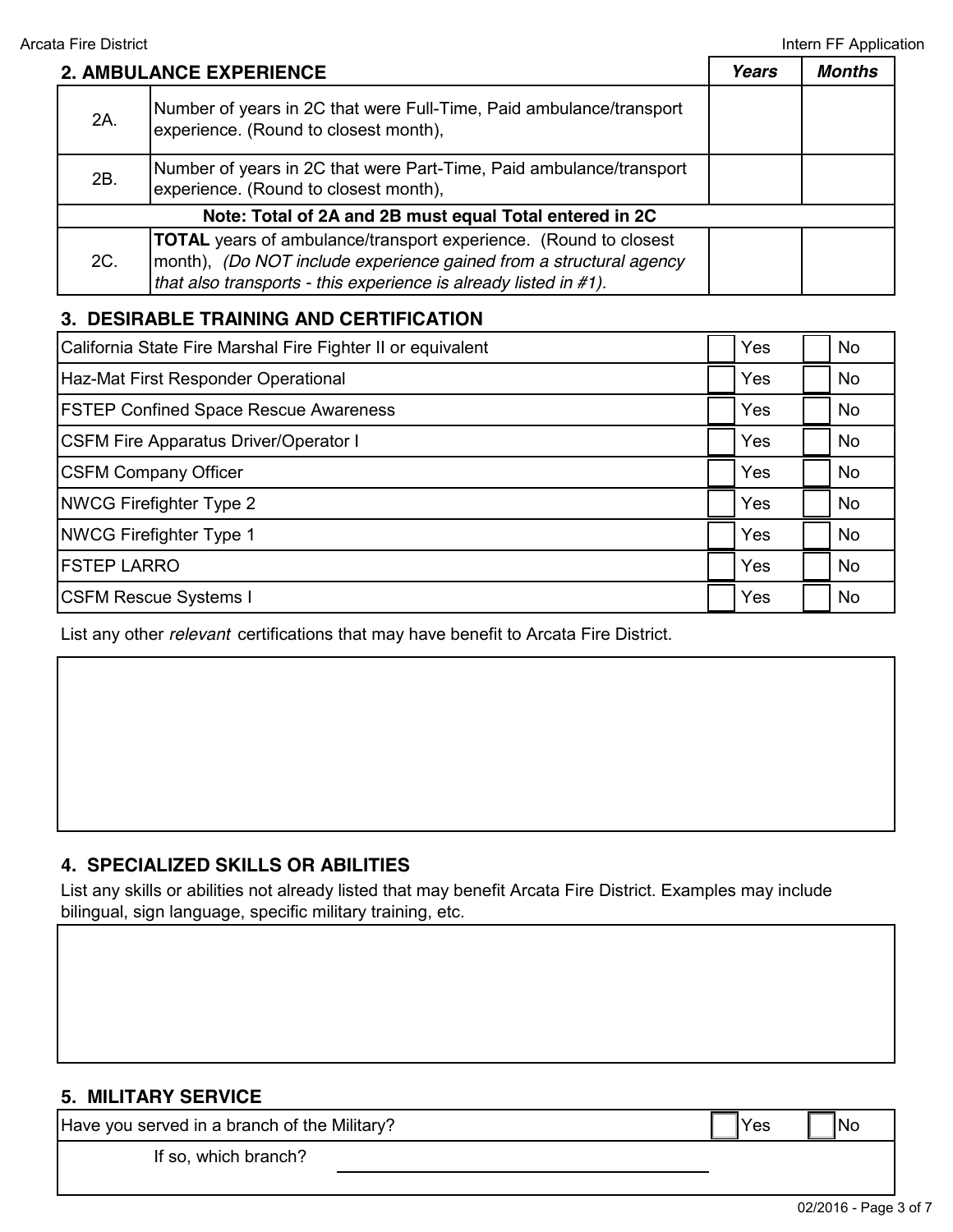#### **EDUCATION**

Name and Location of High School

If not a high school graduate, do you have a certificate of equivalency (GED)?

Graduated?  $\Box$  Yes  $\Box$  No Yes  $\vert \vert$  No

If yes, date received:

List all Universities/Colleges attended beyond high school:

| Name and location of University / College /<br>Vocational School | Course of study | Dates<br>attended | Credits<br>completed<br>(List Quarter<br>or Semester) | Type of<br>degree<br>earned |
|------------------------------------------------------------------|-----------------|-------------------|-------------------------------------------------------|-----------------------------|
|                                                                  |                 |                   |                                                       |                             |
|                                                                  |                 |                   |                                                       |                             |
|                                                                  |                 |                   |                                                       |                             |
|                                                                  |                 |                   |                                                       |                             |
|                                                                  |                 |                   |                                                       |                             |

List below any Education/Training (not shown above) you have that may be pertinent to this position.

| Do you speak a language other than English fluently? | $\Box$ Yes $\Box$ No |
|------------------------------------------------------|----------------------|
| If yes, which language(s)?                           |                      |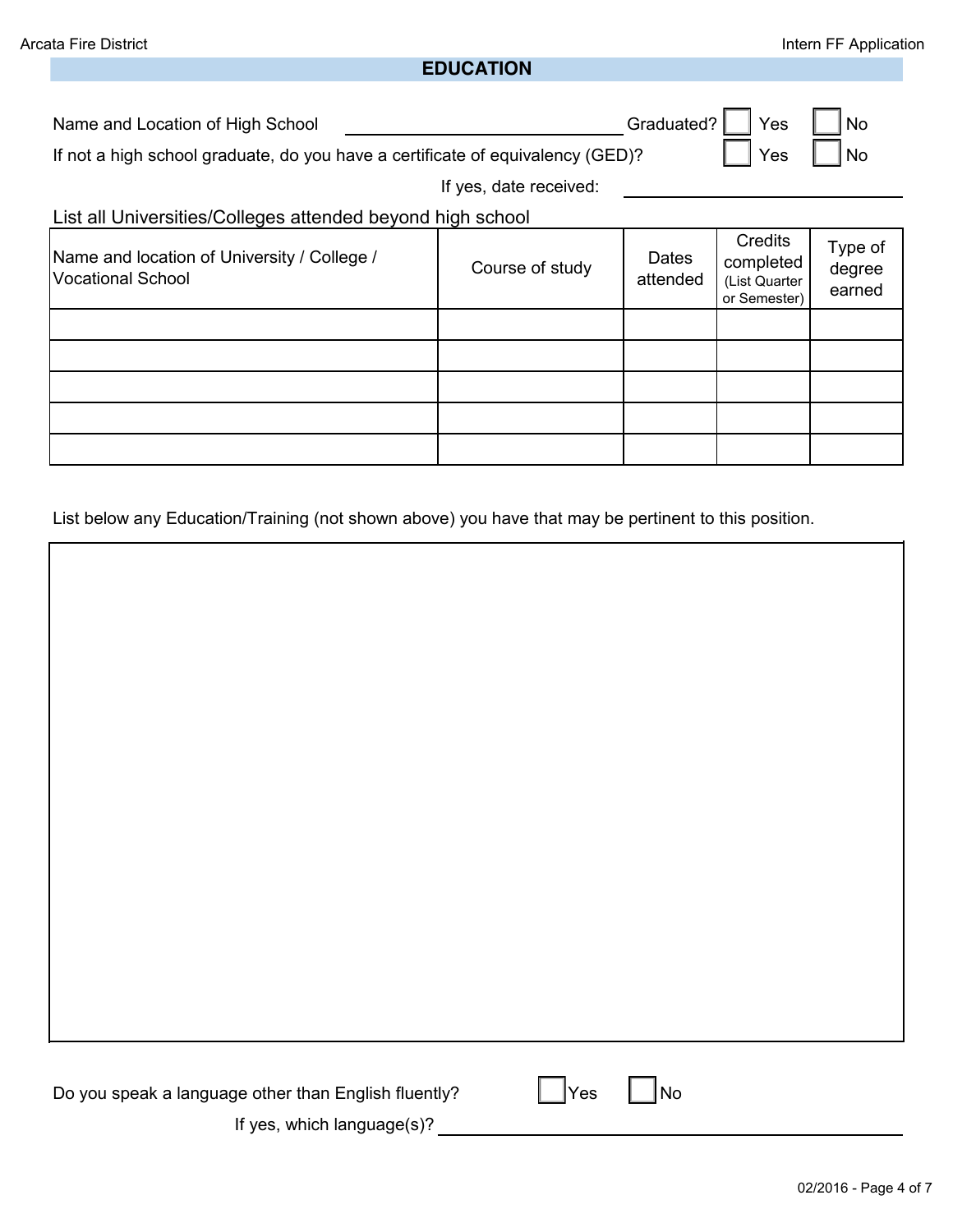# **EMPLOYMENT HISTORY**

| List all work experience, for the last 10 years, including military and volunteer, beginning with your current or<br>most recent position. Describe each job separately, emphasizing your specific tasks and supervisory,<br>technical, or other responsibilities. Give special attention to experience relating to the job for which you are<br>applying. Account for any periods of unemployment or self-employment. If the space provided is not<br>adequate, please attach additional sheets.<br>Employer<br>Address<br>From:<br>(Month/Year)<br><b>Your Title</b><br>Supervisor's Name and Telephone<br>To:<br>(Month/Year)<br>Total Time:<br>(Years/Months<br>$\Box$ Full Time<br>$\Box$ Part Time<br>Hrs/Week:<br>(If varied, indicate average)<br>$\Box$ Paid<br>$\Box$ Unpaid<br>Start Salary \$<br>(Monthly)<br>May we contact your current employer?<br>$\Box$ Yes<br>No Reason for Leaving:<br>Last Salary \$<br>(Monthly)<br>Employer<br>Address<br>From:<br>(Month/Year)<br>Your Title<br>Supervisor's Name and Telephone<br>To:<br>(Month/Year)<br>Duties (be specific)<br>Total Time:<br>(Years/Months<br>$\Box$ Full Time<br>Part Time<br>Hrs/Week:<br>(If varied, indicate average)<br>$\Box$ Paid<br>$\Box$ Unpaid<br>Start Salary <sub>\$</sub><br>(Monthly)<br>Last Salary \$<br>(Monthly)<br>Address<br>Employer<br>From:<br>(Month/Year)<br>Your Title<br>Supervisor's Name and Telephone<br>To:<br>(Month/Year)<br>Total Time:<br>(Years/Months<br>$\Box$ Full Time<br>$\Box$ Part Time<br>Hrs/Week:<br>(If varied, indicate average)<br>$\Box$ Paid<br>$\Box$ Unpaid<br><b>Start Salary \$</b><br>(Monthly)<br>Reason for Leaving:<br>Last Salary \$<br>(Monthly) |                      |  |
|--------------------------------------------------------------------------------------------------------------------------------------------------------------------------------------------------------------------------------------------------------------------------------------------------------------------------------------------------------------------------------------------------------------------------------------------------------------------------------------------------------------------------------------------------------------------------------------------------------------------------------------------------------------------------------------------------------------------------------------------------------------------------------------------------------------------------------------------------------------------------------------------------------------------------------------------------------------------------------------------------------------------------------------------------------------------------------------------------------------------------------------------------------------------------------------------------------------------------------------------------------------------------------------------------------------------------------------------------------------------------------------------------------------------------------------------------------------------------------------------------------------------------------------------------------------------------------------------------------------------------------------------------------------------------------------------|----------------------|--|
|                                                                                                                                                                                                                                                                                                                                                                                                                                                                                                                                                                                                                                                                                                                                                                                                                                                                                                                                                                                                                                                                                                                                                                                                                                                                                                                                                                                                                                                                                                                                                                                                                                                                                            |                      |  |
|                                                                                                                                                                                                                                                                                                                                                                                                                                                                                                                                                                                                                                                                                                                                                                                                                                                                                                                                                                                                                                                                                                                                                                                                                                                                                                                                                                                                                                                                                                                                                                                                                                                                                            |                      |  |
|                                                                                                                                                                                                                                                                                                                                                                                                                                                                                                                                                                                                                                                                                                                                                                                                                                                                                                                                                                                                                                                                                                                                                                                                                                                                                                                                                                                                                                                                                                                                                                                                                                                                                            |                      |  |
|                                                                                                                                                                                                                                                                                                                                                                                                                                                                                                                                                                                                                                                                                                                                                                                                                                                                                                                                                                                                                                                                                                                                                                                                                                                                                                                                                                                                                                                                                                                                                                                                                                                                                            | Duties (be specific) |  |
|                                                                                                                                                                                                                                                                                                                                                                                                                                                                                                                                                                                                                                                                                                                                                                                                                                                                                                                                                                                                                                                                                                                                                                                                                                                                                                                                                                                                                                                                                                                                                                                                                                                                                            |                      |  |
|                                                                                                                                                                                                                                                                                                                                                                                                                                                                                                                                                                                                                                                                                                                                                                                                                                                                                                                                                                                                                                                                                                                                                                                                                                                                                                                                                                                                                                                                                                                                                                                                                                                                                            |                      |  |
|                                                                                                                                                                                                                                                                                                                                                                                                                                                                                                                                                                                                                                                                                                                                                                                                                                                                                                                                                                                                                                                                                                                                                                                                                                                                                                                                                                                                                                                                                                                                                                                                                                                                                            |                      |  |
|                                                                                                                                                                                                                                                                                                                                                                                                                                                                                                                                                                                                                                                                                                                                                                                                                                                                                                                                                                                                                                                                                                                                                                                                                                                                                                                                                                                                                                                                                                                                                                                                                                                                                            |                      |  |
|                                                                                                                                                                                                                                                                                                                                                                                                                                                                                                                                                                                                                                                                                                                                                                                                                                                                                                                                                                                                                                                                                                                                                                                                                                                                                                                                                                                                                                                                                                                                                                                                                                                                                            |                      |  |
|                                                                                                                                                                                                                                                                                                                                                                                                                                                                                                                                                                                                                                                                                                                                                                                                                                                                                                                                                                                                                                                                                                                                                                                                                                                                                                                                                                                                                                                                                                                                                                                                                                                                                            |                      |  |
|                                                                                                                                                                                                                                                                                                                                                                                                                                                                                                                                                                                                                                                                                                                                                                                                                                                                                                                                                                                                                                                                                                                                                                                                                                                                                                                                                                                                                                                                                                                                                                                                                                                                                            |                      |  |
|                                                                                                                                                                                                                                                                                                                                                                                                                                                                                                                                                                                                                                                                                                                                                                                                                                                                                                                                                                                                                                                                                                                                                                                                                                                                                                                                                                                                                                                                                                                                                                                                                                                                                            |                      |  |
|                                                                                                                                                                                                                                                                                                                                                                                                                                                                                                                                                                                                                                                                                                                                                                                                                                                                                                                                                                                                                                                                                                                                                                                                                                                                                                                                                                                                                                                                                                                                                                                                                                                                                            |                      |  |
|                                                                                                                                                                                                                                                                                                                                                                                                                                                                                                                                                                                                                                                                                                                                                                                                                                                                                                                                                                                                                                                                                                                                                                                                                                                                                                                                                                                                                                                                                                                                                                                                                                                                                            |                      |  |
|                                                                                                                                                                                                                                                                                                                                                                                                                                                                                                                                                                                                                                                                                                                                                                                                                                                                                                                                                                                                                                                                                                                                                                                                                                                                                                                                                                                                                                                                                                                                                                                                                                                                                            |                      |  |
|                                                                                                                                                                                                                                                                                                                                                                                                                                                                                                                                                                                                                                                                                                                                                                                                                                                                                                                                                                                                                                                                                                                                                                                                                                                                                                                                                                                                                                                                                                                                                                                                                                                                                            |                      |  |
|                                                                                                                                                                                                                                                                                                                                                                                                                                                                                                                                                                                                                                                                                                                                                                                                                                                                                                                                                                                                                                                                                                                                                                                                                                                                                                                                                                                                                                                                                                                                                                                                                                                                                            |                      |  |
|                                                                                                                                                                                                                                                                                                                                                                                                                                                                                                                                                                                                                                                                                                                                                                                                                                                                                                                                                                                                                                                                                                                                                                                                                                                                                                                                                                                                                                                                                                                                                                                                                                                                                            |                      |  |
|                                                                                                                                                                                                                                                                                                                                                                                                                                                                                                                                                                                                                                                                                                                                                                                                                                                                                                                                                                                                                                                                                                                                                                                                                                                                                                                                                                                                                                                                                                                                                                                                                                                                                            |                      |  |
|                                                                                                                                                                                                                                                                                                                                                                                                                                                                                                                                                                                                                                                                                                                                                                                                                                                                                                                                                                                                                                                                                                                                                                                                                                                                                                                                                                                                                                                                                                                                                                                                                                                                                            |                      |  |
|                                                                                                                                                                                                                                                                                                                                                                                                                                                                                                                                                                                                                                                                                                                                                                                                                                                                                                                                                                                                                                                                                                                                                                                                                                                                                                                                                                                                                                                                                                                                                                                                                                                                                            |                      |  |
|                                                                                                                                                                                                                                                                                                                                                                                                                                                                                                                                                                                                                                                                                                                                                                                                                                                                                                                                                                                                                                                                                                                                                                                                                                                                                                                                                                                                                                                                                                                                                                                                                                                                                            | Reason for Leaving:  |  |
|                                                                                                                                                                                                                                                                                                                                                                                                                                                                                                                                                                                                                                                                                                                                                                                                                                                                                                                                                                                                                                                                                                                                                                                                                                                                                                                                                                                                                                                                                                                                                                                                                                                                                            |                      |  |
|                                                                                                                                                                                                                                                                                                                                                                                                                                                                                                                                                                                                                                                                                                                                                                                                                                                                                                                                                                                                                                                                                                                                                                                                                                                                                                                                                                                                                                                                                                                                                                                                                                                                                            |                      |  |
|                                                                                                                                                                                                                                                                                                                                                                                                                                                                                                                                                                                                                                                                                                                                                                                                                                                                                                                                                                                                                                                                                                                                                                                                                                                                                                                                                                                                                                                                                                                                                                                                                                                                                            |                      |  |
|                                                                                                                                                                                                                                                                                                                                                                                                                                                                                                                                                                                                                                                                                                                                                                                                                                                                                                                                                                                                                                                                                                                                                                                                                                                                                                                                                                                                                                                                                                                                                                                                                                                                                            |                      |  |
|                                                                                                                                                                                                                                                                                                                                                                                                                                                                                                                                                                                                                                                                                                                                                                                                                                                                                                                                                                                                                                                                                                                                                                                                                                                                                                                                                                                                                                                                                                                                                                                                                                                                                            | Duties (be specific) |  |
|                                                                                                                                                                                                                                                                                                                                                                                                                                                                                                                                                                                                                                                                                                                                                                                                                                                                                                                                                                                                                                                                                                                                                                                                                                                                                                                                                                                                                                                                                                                                                                                                                                                                                            |                      |  |
|                                                                                                                                                                                                                                                                                                                                                                                                                                                                                                                                                                                                                                                                                                                                                                                                                                                                                                                                                                                                                                                                                                                                                                                                                                                                                                                                                                                                                                                                                                                                                                                                                                                                                            |                      |  |
|                                                                                                                                                                                                                                                                                                                                                                                                                                                                                                                                                                                                                                                                                                                                                                                                                                                                                                                                                                                                                                                                                                                                                                                                                                                                                                                                                                                                                                                                                                                                                                                                                                                                                            |                      |  |
|                                                                                                                                                                                                                                                                                                                                                                                                                                                                                                                                                                                                                                                                                                                                                                                                                                                                                                                                                                                                                                                                                                                                                                                                                                                                                                                                                                                                                                                                                                                                                                                                                                                                                            |                      |  |
|                                                                                                                                                                                                                                                                                                                                                                                                                                                                                                                                                                                                                                                                                                                                                                                                                                                                                                                                                                                                                                                                                                                                                                                                                                                                                                                                                                                                                                                                                                                                                                                                                                                                                            |                      |  |
|                                                                                                                                                                                                                                                                                                                                                                                                                                                                                                                                                                                                                                                                                                                                                                                                                                                                                                                                                                                                                                                                                                                                                                                                                                                                                                                                                                                                                                                                                                                                                                                                                                                                                            |                      |  |
|                                                                                                                                                                                                                                                                                                                                                                                                                                                                                                                                                                                                                                                                                                                                                                                                                                                                                                                                                                                                                                                                                                                                                                                                                                                                                                                                                                                                                                                                                                                                                                                                                                                                                            |                      |  |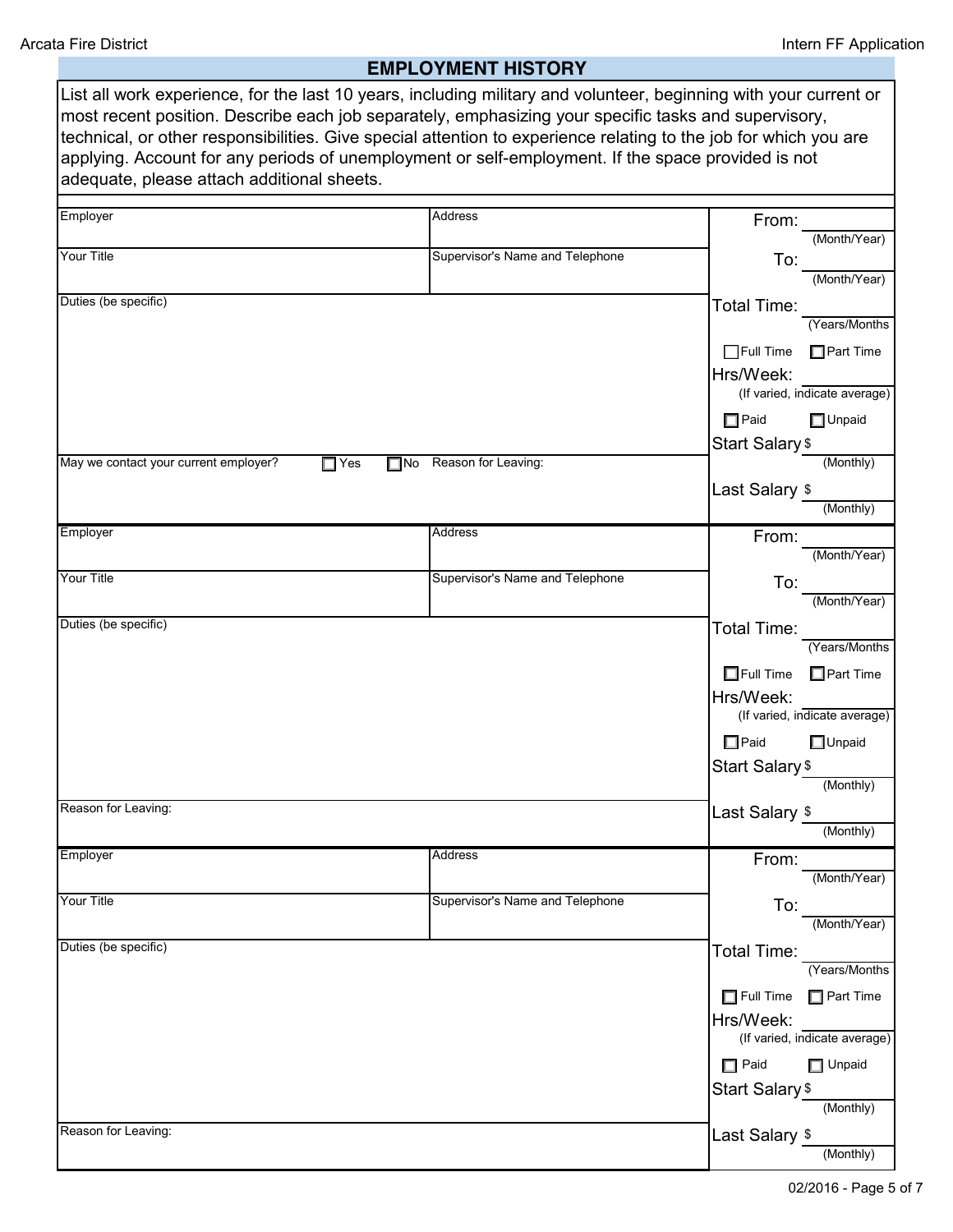| Employer             | Address                         | From:                      |                               |
|----------------------|---------------------------------|----------------------------|-------------------------------|
|                      |                                 |                            | (Month/Year)                  |
| Your Title           | Supervisor's Name and Telephone |                            | $\frac{1}{2}$                 |
|                      |                                 |                            | (Month/Year)                  |
| Duties (be specific) |                                 | Total Time:                |                               |
|                      |                                 |                            | (Years/Months                 |
|                      |                                 | Full Time Part Time        |                               |
|                      |                                 | Hrs/Week:                  |                               |
|                      |                                 |                            | (If varied, indicate average) |
|                      |                                 | $\Box$ Paid                | $\Box$ Unpaid                 |
|                      |                                 | Start Salary \$            |                               |
|                      |                                 |                            | (Monthly)                     |
| Reason for Leaving:  |                                 | Last Salary \$             |                               |
|                      |                                 |                            | (Monthly)                     |
| Employer             | <b>Address</b>                  | From:                      |                               |
|                      |                                 |                            |                               |
|                      |                                 |                            | (Month/Year)                  |
| Your Title           | Supervisor's Name and Telephone |                            |                               |
|                      |                                 | To:                        | (Month/Year)                  |
| Duties (be specific) |                                 | Total Time:                |                               |
|                      |                                 |                            | (Years/Months                 |
|                      |                                 | $\Box$ Full Time           | $\Box$ Part Time              |
|                      |                                 | Hrs/Week:                  |                               |
|                      |                                 |                            | (If varied, indicate average) |
|                      |                                 | $\Box$ Paid                | $\Box$ Unpaid                 |
|                      |                                 |                            |                               |
|                      |                                 | Start Salary <sub>\$</sub> | (Monthly)                     |
| Reason for Leaving:  |                                 | Last Salary \$             |                               |

Please indicate briefly any job-related skills or additional information you feel may be helpful to us in considering your application.